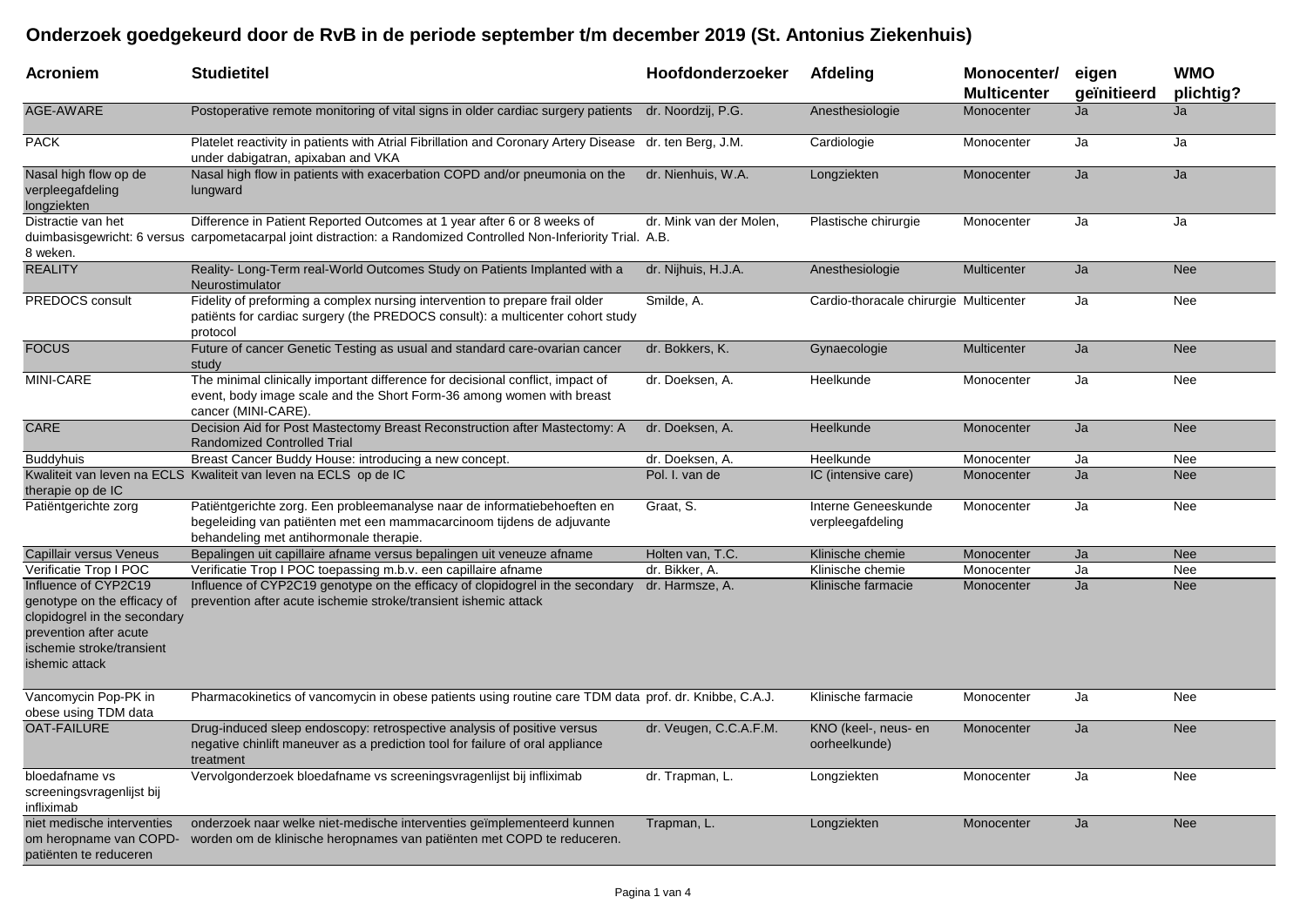| <b>Acroniem</b>                                                       | <b>Studietitel</b>                                                                                                                                                                                                                                                                                                                                                                                                                                                        | Hoofdonderzoeker          | Afdeling                              | Monocenter/<br><b>Multicenter</b> | eigen<br>geïnitieerd | <b>WMO</b><br>plichtig? |
|-----------------------------------------------------------------------|---------------------------------------------------------------------------------------------------------------------------------------------------------------------------------------------------------------------------------------------------------------------------------------------------------------------------------------------------------------------------------------------------------------------------------------------------------------------------|---------------------------|---------------------------------------|-----------------------------------|----------------------|-------------------------|
| <b>ACID</b>                                                           | Acetic acid chromoendoscopy for detection of neoplastic Barret's esophagus                                                                                                                                                                                                                                                                                                                                                                                                | dr. Weusten, B.L.A.M.     | MDL (maag-, darm- en<br>leverziekten) | Multicenter                       | Ja                   | Nee                     |
| S.O.S.MS: development of<br>a standard outcome set for<br><b>MS</b>   | S.O.S.MS: Development of an international standard outcome set for Multiple<br>Sclerosis                                                                                                                                                                                                                                                                                                                                                                                  | Daniels, K.               | Neurologie                            | Monocenter                        | Ja                   | <b>Nee</b>              |
| Lemaire bij VKB                                                       | Lemaire bij VKB                                                                                                                                                                                                                                                                                                                                                                                                                                                           | dr. J.C. Zijl             | Orthopedie                            | Monocenter                        | Ja                   | Nee                     |
| <b>RIS-CF</b>                                                         | RCT naar het effect van een gedragsexperiment op cardiale angst                                                                                                                                                                                                                                                                                                                                                                                                           | dr. Vries de, F.A.        | Psychiatrie - Medische<br>psychologie | Monocenter                        | Ja                   | <b>Nee</b>              |
| Klinimetrische<br>eigenschappen van de<br>BCTQ-DLV                    | Betrouwbaarheid en validatie van de Nederlandse vertaling van de Boston<br>Carpal Tunnel Questionaire (BCTQ) bij patiënten met Capal Tunnel Syndroom<br>(CTS)                                                                                                                                                                                                                                                                                                             | Aret-van Dam, J.          | Revalidatie                           | Monocenter                        | Ja                   | Nee                     |
| <b>CiVS</b>                                                           | Circular of spalk, behandeling colles fractuur                                                                                                                                                                                                                                                                                                                                                                                                                            | dr. D. van der Velde      | SEH (Spoedeisende<br>Eerste Hulp)     | Monocenter                        | Ja                   | <b>Nee</b>              |
| 68GA-PSMA-PET/C                                                       | Additional value of 68GA-PSMA-PET/CT in patients with suspicion of prostate<br>cancer despite negative MRI                                                                                                                                                                                                                                                                                                                                                                | dr. Bergh van den, R.C.N. | urologie                              | Monocenter                        | Ja                   | Nee                     |
| veranderingen in cerebral<br>glucose metabolism during<br>anaesthesia | Neurotoxic changes in cerebral glucose metabolism during anaesthesia and<br>major surgery; is the polyol pathway activated?                                                                                                                                                                                                                                                                                                                                               | dr. Scholten. E.          | Anesthesiologie                       | <b>Multicenter</b>                | <b>Nee</b>           | Ja                      |
| <b>ISOCS</b>                                                          | Iron status and outcome in cardiac surgery                                                                                                                                                                                                                                                                                                                                                                                                                                | dr. Noordzij, P.G.        | Anesthesiologie                       | Multicenter                       | Nee                  | Ja                      |
| ReVEAL IFR                                                            | Radiographic imaging Validation and EvALuation for Angio iFR                                                                                                                                                                                                                                                                                                                                                                                                              | dr. Kuijk J.P. van        | Cardiologie                           | Multicenter                       | <b>Nee</b>           | Ja                      |
| <b>OPTION</b>                                                         | Comparison of Anticoagulation with Left Atrial Appendage Closure after AF<br>Ablation                                                                                                                                                                                                                                                                                                                                                                                     | dr. Boersma L.V.A.        | Cardiologie                           | Multicenter                       | Nee                  | Ja                      |
| <b>AFR-Prophet</b>                                                    | Prospective, non-randomized, pilot study to assess safety and efficacy of a<br>novel Atrial Flow Regulator (AFR) in patients with Pulmonary Hypertension                                                                                                                                                                                                                                                                                                                  | dr. Post M.               | Cardiologie                           | <b>Multicenter</b>                | <b>Nee</b>           | Ja                      |
| <b>POTOMAC</b>                                                        | A phase III randomized, open-label, multi-centre, global study of Durvalumab<br>and Bacillus Calmette-Guerin (BCG) administered as combination therapy<br>versus BCG alone in highrisk- BCG-naiva non-muscle-invasive bladder cancer<br>patients                                                                                                                                                                                                                          | dr. Hunting C.B.          | Interne geneeskunde                   | Multicenter                       | Nee                  | Ja                      |
| <b>PERFECT</b>                                                        | Pragmatic trial baricitinib versus First biological in "Tight Cotrol"Patients<br>suffering from Rheumatoid Arthritis.                                                                                                                                                                                                                                                                                                                                                     | dr. Vreugdenhil, S.A.     | Interne geneeskunde                   | Multicenter                       | <b>Nee</b>           | Ja                      |
| <b>HOLLANT</b>                                                        | Effect of High-volume Online hemodiafiLtration on intra-diaLytic hemodynAmic<br>(iN0sTability and cardiac function in chronic hemodialysis patients.                                                                                                                                                                                                                                                                                                                      | prof. dr. Bos, W.J.W.     | Interne geneeskunde                   | Multicenter                       | Nee                  | Ja                      |
| <b>LEAP</b>                                                           | A Phase 3, Randomized, Double-blind Study to Compare the Efficacy and<br>Safety of Pembrolizumab (MK-3475) in Combination with Lenvatinib (E7080/MK-<br>7902) Versus Pembrolizumab and Placebo as First Line Treatment for locally<br>Advanced or Mestatic Urothelial Carcinoma in Cisplatin-ineligible Participants<br>Whose Tumors Express PD-L1, and in Participants Ineligible for Any Platinum-<br>containing Chemotherapy Regardless of PD-L1 Expression (LEAP-011) | dr. Los, M.               | Interne geneeskunde                   | <b>Multicenter</b>                | <b>Nee</b>           | Ja                      |
| I-ITP                                                                 | Prospective multicenter cohort for evaluation of changes in Immune profile and dr. Koene, H.R.<br>platelet function after start of TPO-receptor agonist in patients with chronic ITP                                                                                                                                                                                                                                                                                      |                           | Interne geneeskunde                   | Multicenter                       | Nee                  | Ja                      |
| HOVON 156 AML                                                         | A phase 3, multicenter, open-label, randomized, study of gilteritinib versus<br>midostaurin in combination with<br>induction and consolidation therapy followed by one-year maintenance in<br>patients with newly diagnosed Acute<br>Myeloid Leukemia (AML) or Myelodysplastic syndromes with excess blasts-2<br>(MDS-EB2) with FLT3 mutations<br>eligible for intensive chemotherapy                                                                                     | dr. Söhne, M.             | Interne geneeskunde                   | <b>Multicenter</b>                | <b>Nee</b>           | Ja                      |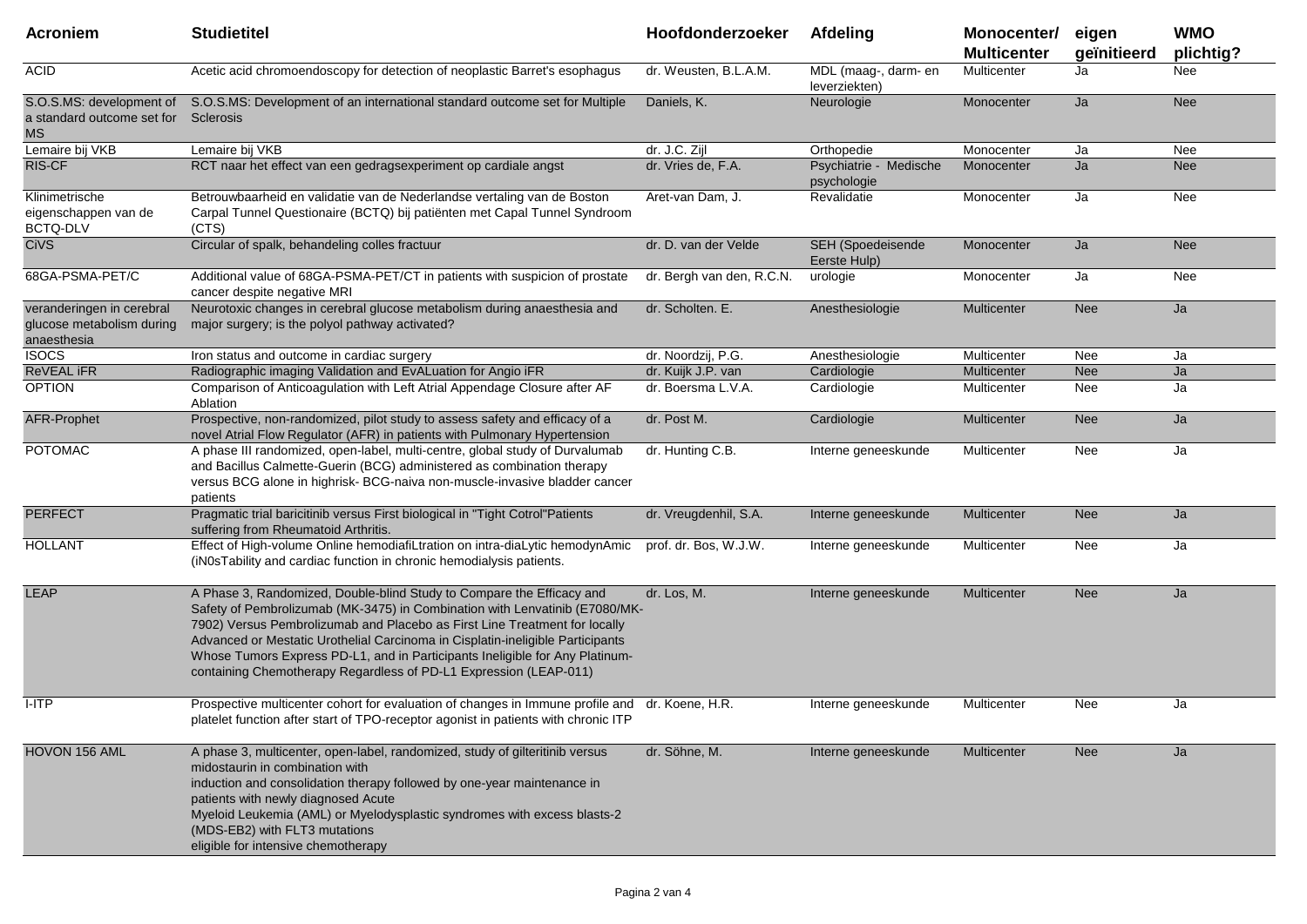| <b>Acroniem</b>                        | <b>Studietitel</b>                                                                                                                                                                                                                                                                              | Hoofdonderzoeker                                 | Afdeling                              | Monocenter/<br><b>Multicenter</b> | eigen<br>geïnitieerd | <b>WMO</b><br>plichtig? |
|----------------------------------------|-------------------------------------------------------------------------------------------------------------------------------------------------------------------------------------------------------------------------------------------------------------------------------------------------|--------------------------------------------------|---------------------------------------|-----------------------------------|----------------------|-------------------------|
| LyRICX                                 | Liposomal iRinotecan, Carboplatin or oXaliplatin in the first line treatment of<br>esophagogastric cancer: a randomized phase 2 study                                                                                                                                                           | dr. Los, M.                                      | Interne geneeskunde                   | Multicenter                       | Nee                  | Ja                      |
| AC-065D301/PHASE                       | A multicenter, randomized, double-blind, group-sequential, placebo-controlled<br>52-week period followed by a 104-week, single-arm, open-label period study in<br>participants with sarcoidosis-associated pulmonary hypertension (SAPH) to<br>assess the efficacy and safety of oral selexipag | dr. Mager, J.J.                                  | Longziekten                           | Multicenter                       | <b>Nee</b>           | Ja                      |
| Galliarde                              | A 52-Week, open-label, single-arm study to evaluate the safety and tolerability<br>of 24-hour daily exposure of continuous subcutaneous infusion of ABBV-951 in<br>subjects with Parkinson's disease                                                                                            | dr. Huisman M.H.B.                               | Neurologie                            | Multicenter                       | Nee                  | Ja                      |
| <b>TREC</b>                            | Blood transfusion requirements and mortality during extracorporeal membrane dr. Scholten, E.<br>oxygenation: a retrospectieve observationale international multi-center study                                                                                                                   |                                                  | Anesthesiologie                       | Multicenter                       | <b>Nee</b>           | <b>Nee</b>              |
| <b>POLESTAR</b>                        | Project to look for early discharge in patients undergoing TAVO with ACURATE- dr. Rensing, B.J.W.M.<br>International multi-center early discharge TAVI program                                                                                                                                  |                                                  | Cardiologie                           | Multicenter                       | Nee                  | Nee                     |
| FU-IVF                                 | Follow-up of patients with Idiopathic Ventricular Fibrillation                                                                                                                                                                                                                                  | dr. Balt, J.C.                                   | Cardiologie                           | Multicenter                       | <b>Nee</b>           | Nee                     |
| KODEX-EPD PSOT                         | Patient Specific Optimized Therapy (PSOT) Study                                                                                                                                                                                                                                                 | dr. Boersma, L.V.A.                              | Cardiologie                           | Multicenter                       | Nee                  | Nee                     |
| <b>DUTCH-AF</b>                        | Prospective evaluation of dosing and adherence to anticoaggulant treatment<br>and the risk for cardiovascular complications and bleeding in atrial fibrillation                                                                                                                                 | dr. Boersma, L.V.A.                              | Cardiologie                           | Multicenter                       | <b>Nee</b>           | <b>Nee</b>              |
| SADI-S                                 | Nutriton status after two-steps single-anastomois duodenolleal bypass with<br>sleeve gastrectomy                                                                                                                                                                                                | Nawas Al, M.                                     | Heelkunde                             | Multicenter                       | Nee                  | Nee                     |
| G-PEP                                  | An European multi-centre cohort study for unravelling pharmacokinetic and<br>genetic factors underlying post-ERCP pancreatitis                                                                                                                                                                  | dr. Sperna Weiland, C                            | Heelkunde                             | <b>Multicenter</b>                | <b>Nee</b>           | <b>Nee</b>              |
| DPOG-TDM                               | Therapeutic drug monitoring of oral anticancer drugs                                                                                                                                                                                                                                            | dr. Los, M.                                      | Interne geneeskunde                   | Multicenter                       | Nee                  | Nee                     |
| ProlaC                                 | ProlaC- a multicenter Prolatinoma Cohort                                                                                                                                                                                                                                                        | dr. Wakelkamp, I.M.M.J.                          | Interne geneeskunde                   | Multicenter                       | <b>Nee</b>           | <b>Nee</b>              |
| Procalcitonine in neonates             | Diagnostic additional value of procalcitonine in neonates suspect for sepsis                                                                                                                                                                                                                    | dr. Heidema, J.                                  | Kindergeneeskunde                     | Multicenter                       | Nee                  | Nee                     |
| <b>DISE-OAT</b>                        | Drug-included sleep endoscopy: positieve versus negative chinlift as a predictor dr. Veugen, C.C.A.F.M.<br>tool for success rate oral appliance treatment                                                                                                                                       |                                                  | KNO (keel-, neus- en<br>oorheelkunde) | Multicenter                       | <b>Nee</b>           | <b>Nee</b>              |
| <b>PACIFIC R</b>                       | First real-world data on unresectable stage III NSCLC patients treated with<br>durvalumab                                                                                                                                                                                                       | dr. Kastelijn, E.A.                              | Longziekten                           | Multicenter                       | Nee                  | Nee                     |
| of carboplatin                         | BMI and treatment outcome The effect of BMI on treatment outcome of carboplatin-based chemotherapy in<br>patients with metastatic non-small cell lung cancer                                                                                                                                    | dr. Schramel, F.M.N.H.                           | longziekten                           | Multicenter                       | <b>Nee</b>           | Nee                     |
| <b>DPCS</b>                            | Course and Management of Primary Biliary Cholangitis in the Netherlands-a<br>multicenter nation-wide cohort study                                                                                                                                                                               | dr.Verdonk, R.C.                                 | MDL (maag-, darm- en<br>leverziekten) | Multicenter                       | Nee                  | Nee                     |
| Papilla Minor                          | Clinical outcome after removal or long-term indwelling of plastic stents in<br>patients with endoscopically treated walled-off pancreatic necrosis: a<br>retrospective cohort study                                                                                                             | dr. Verdonk, R.C.                                | MDL (maag-, darm- en<br>leverziekten) | Multicenter                       | <b>Nee</b>           | <b>Nee</b>              |
| PDiv                                   | Clinical outcome of endoscopic therapy in patients with symptomatic pancreas<br>divisum                                                                                                                                                                                                         | dr. Verdonk, R.C.                                | MDL (maag-, darm- en<br>leverziekten) | Multicenter                       | Nee                  | Nee                     |
| Lordy                                  | Defining loss-of-response to anti-TNF agents in patients with IBD beyond 1 year dr. Boeckel, van P.                                                                                                                                                                                             |                                                  | MDL (maag-, darm- en<br>leverziekten) | Multicenter                       | <b>Nee</b>           | <b>Nee</b>              |
| endoscopic Full Thickness<br>Resection | Prospective Registration of Prospective Registration of endoscopic Full Thickness Resection in the<br>Netherlands                                                                                                                                                                               | prof. dr. Weusten, B.L.A.M. MDL (maag-, darm- en | leverziekten)                         | Multicenter                       | Nee                  | Nee                     |
| Oncokompas voor partners               | "Efficacy and cost-utility of the eHealth application 'Oncokompas' for partners of Verbeek, N.<br>patients with incurable cancer."                                                                                                                                                              |                                                  | Oncologie verpleging                  | Multicenter                       | <b>Nee</b>           | <b>Nee</b>              |
| Roadsaver                              | Prospective, single-arm, multi-center, observational study to further confirm<br>safety and efficacy of the dual-layer micromesh RoadsaverTM Carotid Stent for<br>the treatment of carotid artery stenosis in patients considered eligible for<br>elective stenting procedure                   | dr. Heuvel van den, D.A.F.                       | Radiologie                            | Multicenter                       | Nee                  | Nee                     |